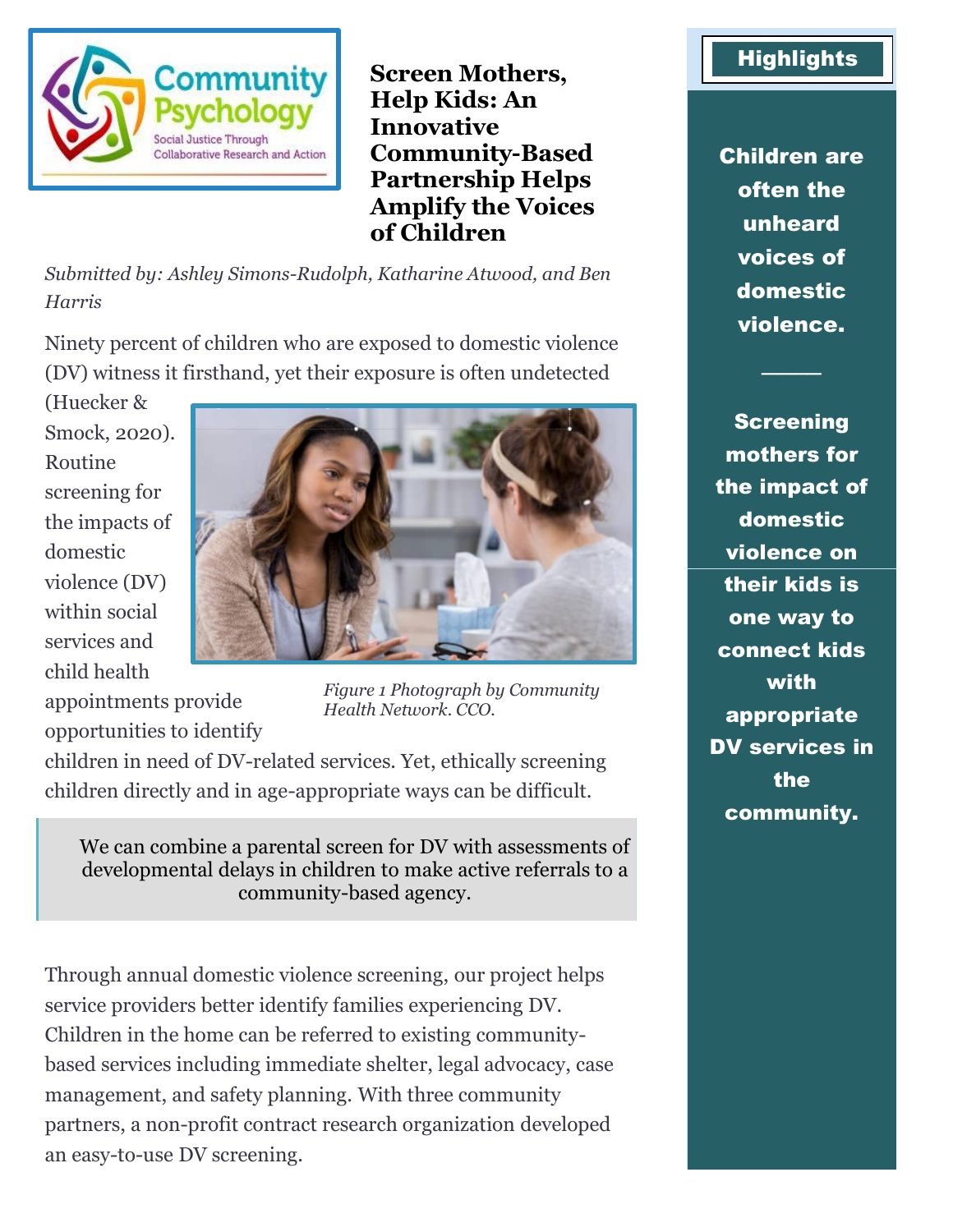## *The Screener*

Creating the screener was a multi-stage process. The Pacific Institute for Research and Evaluation (PIRE) conducted a needs assessment informed by a Community Advisory Board of survivors of interpersonal violence. Key stakeholders and clients from the Home of the Innocents (HOTI) provided context of the lived experience of people in their community living with intimate partner violence. The Screener (Appendix A.) was developed with a team from three community non-profits located in Louisville, Kentucky: (1) Center for Women and Families that provides support and shelter to families experiencing dv, 2) Family Health Centers which

# HOW DID A COMMUNITY PSYCHOLOGY PERSPECTIVE INFORM YOUR WORK?

We utilized theoretical perspectives from Community Psychology to ensure that potential clients/patients, community-based organizations, and researchers were on a level playing field when constructing the screening process and screener itself. Forming a strong community-based network builds capacity for DV and future efforts.

include five offices serving the medical needs of low-income families, and (3) HOTI which provides transitional housing and independent living supports to young women ages 18-24 and their children.

There are three steps to the screener:

**Step 1:** The screener begins with E-HITS, a five question DV screening for which we received permission from the developer (Sherin et al, 1998). Prior work in the Louisville Community showed us that E-HITS casts a wide net from which we can assess the likelihood of current violence. If the patient/client scored negative, meaning a total score of less than 9 and/or a score lower than 2 on Questions 1 and 5, the screening ends. If the patient/client scored positive, the screener continued to Step 2.

**Step 2:** The screener continues with a single harm question, developed by the full team as described above. The question: *Does the mother have concerns for her child's physical/emotional well-being due to violence in the household?* We know that impacts of DV in the home often impact children, if not resulting in violence directed towards them, from impacts of the stressful home environment. This question serves to alert the patient/client to this possibility in a non-confrontational way and provide information to the provider as to the readiness of the client/patient to seek help on their own. In many cases, the mother is aware and will affirm the need for a referral. In this case, the screening ends and an active referral is made. In some cases, the mother cannot or will not recognize the potential risk to the child. In rare cases, the impact of the domestic violence is nil. To ascertain a direction of referral in these discordant cases, the provider would proceed to Step 3.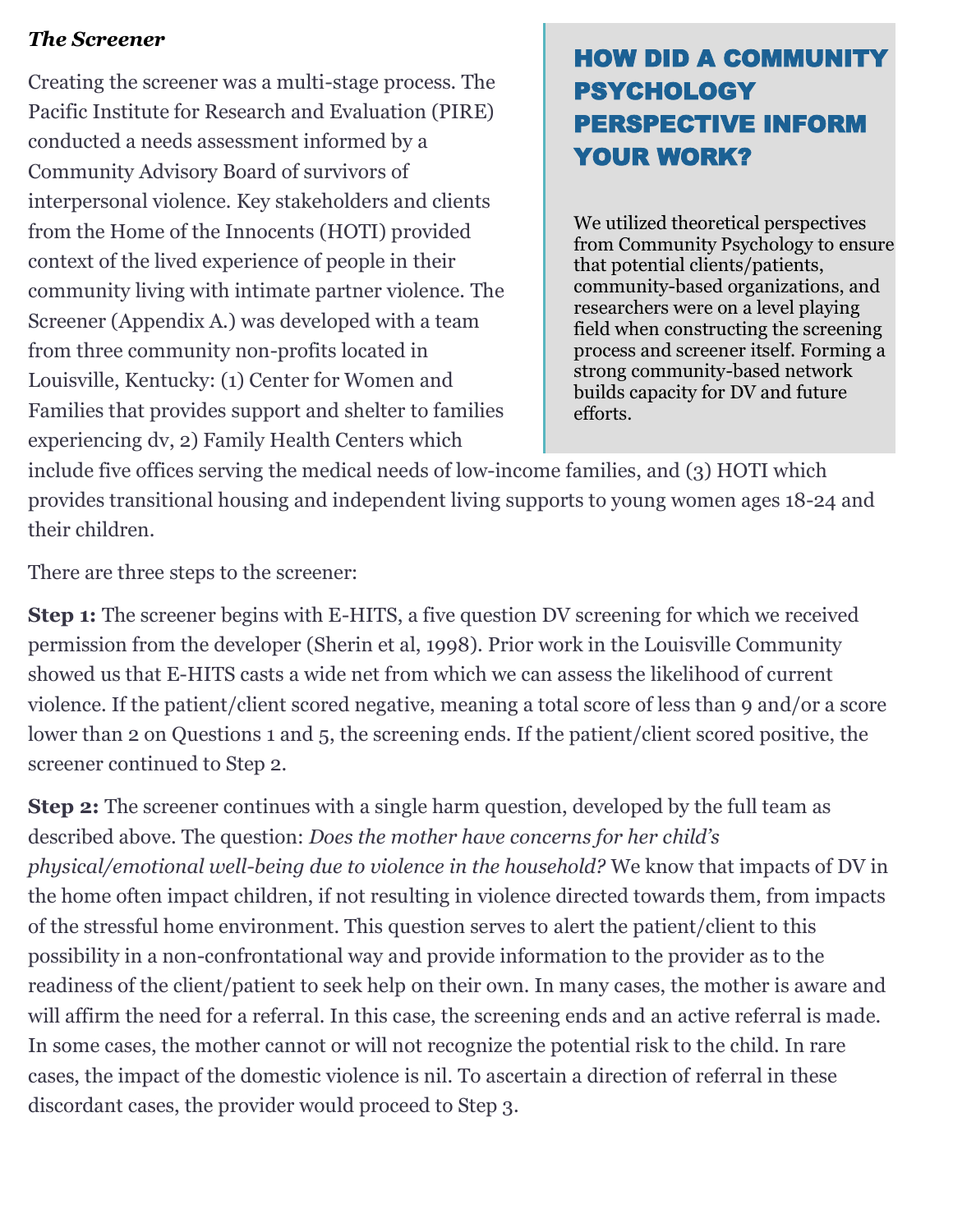**Step 3:** Some of the providers involved in our study were already using the CDC's Milestone Checklist (CDC, 2021) This developmental screener asks between 5 and 13 questions depending on the age of the child. Mothers screened are asked to answer for their oldest child living in the home. For children ages 6 and older, providers use the Columbia Impairment Scale (Bird et al., 1993) which asks 13 questions. Scoring for both screeners is explained in the attachment.

### **What Does This Mean For?**

*Research and Evaluation***:** Although it is early in the project, the Screener is being implemented by a subset of our clinical partners with success.

*Practice*: Community-based organizations can use a common tool to address an issue (here, DV) and increase active referrals. Funding and research assistance may be needed to bring stakeholders together initially, but the work is sustainable after tools are developed and relationships are cemented.

**Social Action:** Committed social service providers are busy and often overwhelmed. They care deeply for their clients/patients but don't always know how make active referrals to other community-based organizations. Activists and community health promoters can serve as "connectors" with up-to-date information about what is going on in other agencies and possible ways that agencies can work together.

## **References**

Bird, H. R., Shaffer, D., Fisher, P., & Gould, M. S. (1993). The Columbia Impairment Scale (CIS): pilot findings on a measure of global impairment for children and adolescents. *International Journal of Methods in Psychiatric Research*.

Huecker, M. R., & Smock, W. (2018). Florida Domestic Violence.

Sherin, K. M., Sinacore, J. M., Li, X. Q., Zitter, R. E., & Shakil, A. (1998). HITS: a short domestic violence screening tool for use in a family practice setting. FAMILY MEDICINE-KANSAS CITY-, 30, 508-512.

United States Centers for Disease Control (CDC) (2021). CDC's Developmental Milestones. [https://www.cdc.gov/ncbddd/actearly/milestones/index.html](https://www.cdc.gov/ncbddd/actearly/milestones/index.html%20accessed%209/1/2021) accessed 9/1/2021

Thi[s communitypsycyhology.com](https://www.communitypsychology.com/) article was made possible by Grant # 90EV0465-01-00 from the Department of Health and Human Services, Administration for Children and Families. Its contents are solely the responsibility of the Pacific Institute for Research and Evaluation and do not necessarily represent the official views of the Department of Health and Human Services, Administration for Children and Families.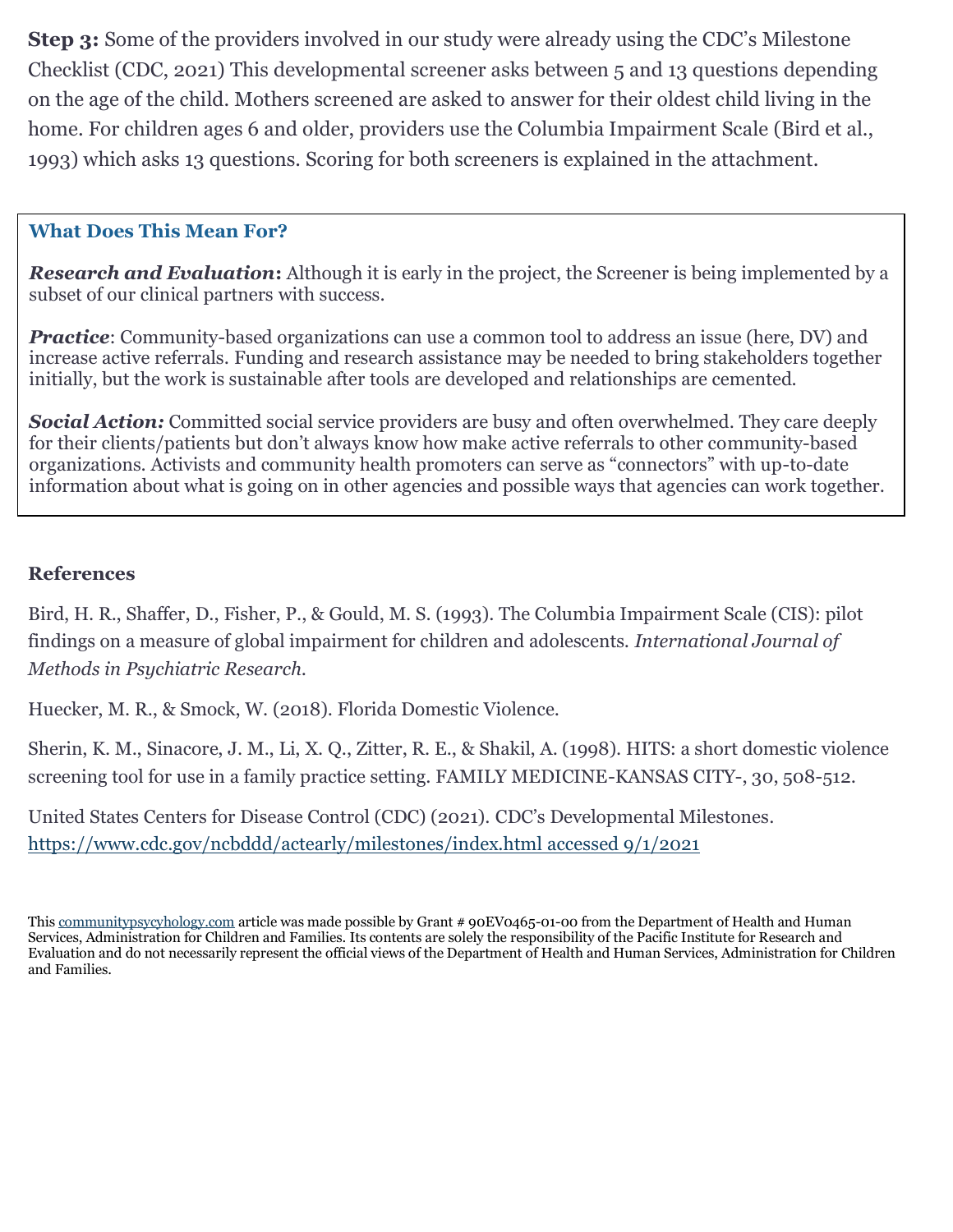## **Appendix A. Sample IPV Protocol for Pediatrician at FHC to Complete**

| Mother's Age:                                                                                                   | # of Kids in Household:                                        | <b>Mother's Ethnicity:</b><br>$\Box$ Hispanic/Latino                                                                                                                              |
|-----------------------------------------------------------------------------------------------------------------|----------------------------------------------------------------|-----------------------------------------------------------------------------------------------------------------------------------------------------------------------------------|
| <b>Mother's Race:</b><br>$\Box$ White<br>$\Box$ Black/African American                                          | $\Box$ More than 1 race<br>$\Box$ Unreported/refused to report | $\Box$ Non-Hispanic/Latino<br>$\Box$ Unreported/refused to report                                                                                                                 |
| $\Box$ Asian<br>$\Box$ American Indian/Alaska Native<br>$\Box$ Native Hawaiian<br>$\Box$ Other Pacific Islander |                                                                | $\Box$ Patient Declined Screening<br>$\Box$ Section 1-Scored Positive<br>$\Box$ Section 2-Scored Positive<br>$\Box$ Section 3-Scored Positive<br>$\Box$ Patient Screened Negative |

**Referral/s Made:** Yes ☐ No ☐ **If yes, where:**

## **Section 1: E-HITS**

Please circle how often your partner did each of these things in the past 12 months.

| 1. Has your partner ever<br>physically hurt you in the<br>past 12 months? positive if<br>score $\geq 2$ | 3. Has your partner ever<br>threatened to harm you in<br>the past 12 months?<br>1. Never | 5. Has your partner ever<br>forced you to have sexual<br>activities in the past 12<br>months? positive if score $\ge$ |
|---------------------------------------------------------------------------------------------------------|------------------------------------------------------------------------------------------|-----------------------------------------------------------------------------------------------------------------------|
| 1. Never                                                                                                | 2. Rarely                                                                                | $\mathbf{2}$                                                                                                          |
| 2. Rarely                                                                                               | 3. Sometimes                                                                             | 1. Never                                                                                                              |
| 3. Sometimes                                                                                            | 4. Often                                                                                 | 2. Rarely                                                                                                             |
| 4. Often                                                                                                | 5. Frequently                                                                            | 3. Sometimes                                                                                                          |
| 5. Frequently                                                                                           |                                                                                          | 4. Often                                                                                                              |
|                                                                                                         | 4. Has your partner ever                                                                 | 5. Frequently                                                                                                         |
| 2. Has your partner ever                                                                                | screamed or cursed at you                                                                | <b>Patient Screens Positive if:</b>                                                                                   |
| insulted you in the past 12                                                                             | in the past 12 months?                                                                   | Total Score $\geq 8$ OR                                                                                               |
| months?                                                                                                 | 1. Never                                                                                 | <b>Question 1 or Question 5</b>                                                                                       |
| 1. Never                                                                                                | 2. Rarely                                                                                | Scores > 2                                                                                                            |
| 2. Rarely                                                                                               | 3. Sometimes                                                                             |                                                                                                                       |
| 3. Sometimes                                                                                            | 4. Often                                                                                 |                                                                                                                       |
| 4. Often                                                                                                | 5. Frequently                                                                            |                                                                                                                       |
| 5. Frequently                                                                                           |                                                                                          |                                                                                                                       |

**If positive, move to Section 2.**

## **Section 2: Child Concerns Question**

| Does the mother have concerns for her child's physical/emotional well-being<br>due to violence in the household? <b>Positive if "YES"</b>                | $Yes \Box No \Box$ |
|----------------------------------------------------------------------------------------------------------------------------------------------------------|--------------------|
| Mother answered "no," but providers has concerns about this child.<br>Please ask mother about her oldest child that is being seen in the<br>appointment. | $Yes \Box No \Box$ |

**If yes to either question, move to Section 3a or 3b as appropriate.**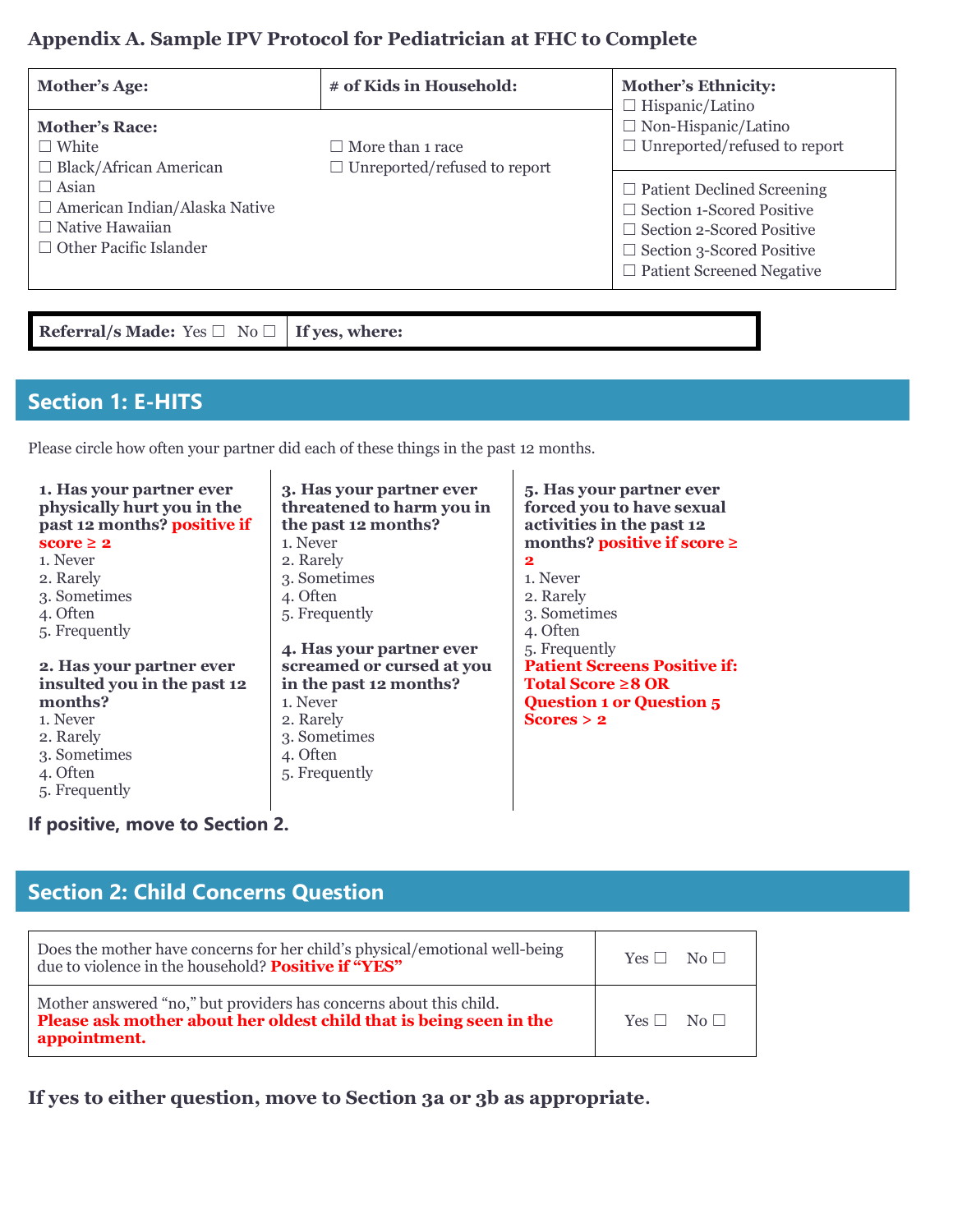### **Positive if 2 or more are "yes"**

| 2 months                                                           |                 |
|--------------------------------------------------------------------|-----------------|
| Doesn't respond to loud sounds                                     | No <sub>1</sub> |
| 1.                                                                 | Yes $\square$   |
| Doesn't watch things as they move                                  | No $\Box$       |
| 2.                                                                 | Yes $\Box$      |
| Doesn't smile at people                                            | No $\Box$       |
| 3.                                                                 | Yes $\square$   |
| Doesn't bring hands to mouth                                       | Yes $\Box$      |
| 4.                                                                 | No $\Box$       |
| Can't hold head up when pushing up when on tummy                   | Yes $\square$   |
| 5.                                                                 | No <sub>1</sub> |
| 3-4 months                                                         |                 |
| Doesn't watch things as they move                                  | No $\Box$       |
| 1.                                                                 | Yes $\square$   |
| Doesn't smile at people                                            | Yes $\square$   |
| 2.                                                                 | No <sub>1</sub> |
| Can't hold head steady                                             | No <sub>1</sub> |
| 3.                                                                 | Yes $\square$   |
| Doesn't coo or make sounds                                         | Yes $\square$   |
| 4.                                                                 | No <sub>1</sub> |
| Doesn't bring things to mouth                                      | Yes $\Box$      |
| 5.                                                                 | No <sub>1</sub> |
| Doesn't push down with legs when feet are placed on a hard surface | No $\square$    |
| 6.                                                                 | Yes $\square$   |
| Has trouble moving one or both eyes in all directions              | Yes $\square$   |
| 7.                                                                 | No <sub>1</sub> |
| 5-6 months                                                         |                 |
| Doesn't try to get things that are in reach                        | Yes $\square$   |
| 1.                                                                 | No <sub>1</sub> |
| Shows no affection for caregivers                                  | Yes $\square$   |
| $\overline{2}$ .                                                   | No <sub>1</sub> |
| Doesn't respond to sounds around him                               | Yes $\Box$      |
| 3.                                                                 | No $\Box$       |
| Has difficulty getting things to mouth                             | Yes $\Box$      |
| 4.                                                                 | No $\Box$       |
| Doesn't make vowel sounds ("ah", "eh", "oh")                       | No $\Box$       |
| 5.                                                                 | Yes $\square$   |
| Doesn't roll over in either direction                              | Yes $\Box$      |
| 6.                                                                 | No $\square$    |
| Doesn't laugh or make squealing sounds                             | Yes $\Box$      |
| 7.                                                                 | No $\Box$       |
| Seems very stiff, with tight muscles                               | Yes $\Box$      |
| 8.                                                                 | No $\Box$       |
| Seems very floppy, like a rag doll                                 | Yes $\Box$      |
| 9.                                                                 | No <sub>1</sub> |
| <b>Months</b><br>$7 - 9$                                           |                 |
| Doesn't bear weight on legs with support                           | Yes $\square$   |
| 1.                                                                 | No <sub>1</sub> |
| Doesn't sit with help                                              | Yes $\square$   |
| 2.                                                                 | No $\Box$       |
| Doesn't babble ("mama", "baba", "dada")                            | No $\Box$       |
| 3.                                                                 | Yes $\square$   |
| Doesn't play any games involving back-and-forth play               | No $\Box$       |
| 4.                                                                 | Yes $\square$   |
| Doesn't respond to own name                                        | No $\Box$       |
| 5.                                                                 | Yes $\square$   |
| Doesn't seem to recognize familiar people                          | No $\Box$       |
| 6.                                                                 | Yes $\square$   |
| Doesn't look where you point                                       | No $\Box$       |
| 7.                                                                 | Yes $\square$   |
| Doesn't transfer toys from one hand to the other                   | No $\Box$       |
| 8.                                                                 | Yes $\square$   |
| <b>10-12 Months</b>                                                |                 |
| Doesn't crawl                                                      | No $\Box$       |
| 1.                                                                 | Yes $\square$   |
| Can't stand when supported                                         | No $\Box$       |
| 2.                                                                 | Yes $\square$   |
| Doesn't search for things that she sees you hide.                  | No $\Box$       |
| 3.                                                                 | Yes $\square$   |
| Doesn't say single words like "mama" or "dada"                     | No $\Box$       |
| 4.                                                                 | Yes $\square$   |
| Doesn't learn gestures like waving or shaking head                 | No $\Box$       |
| 5.                                                                 | Yes $\square$   |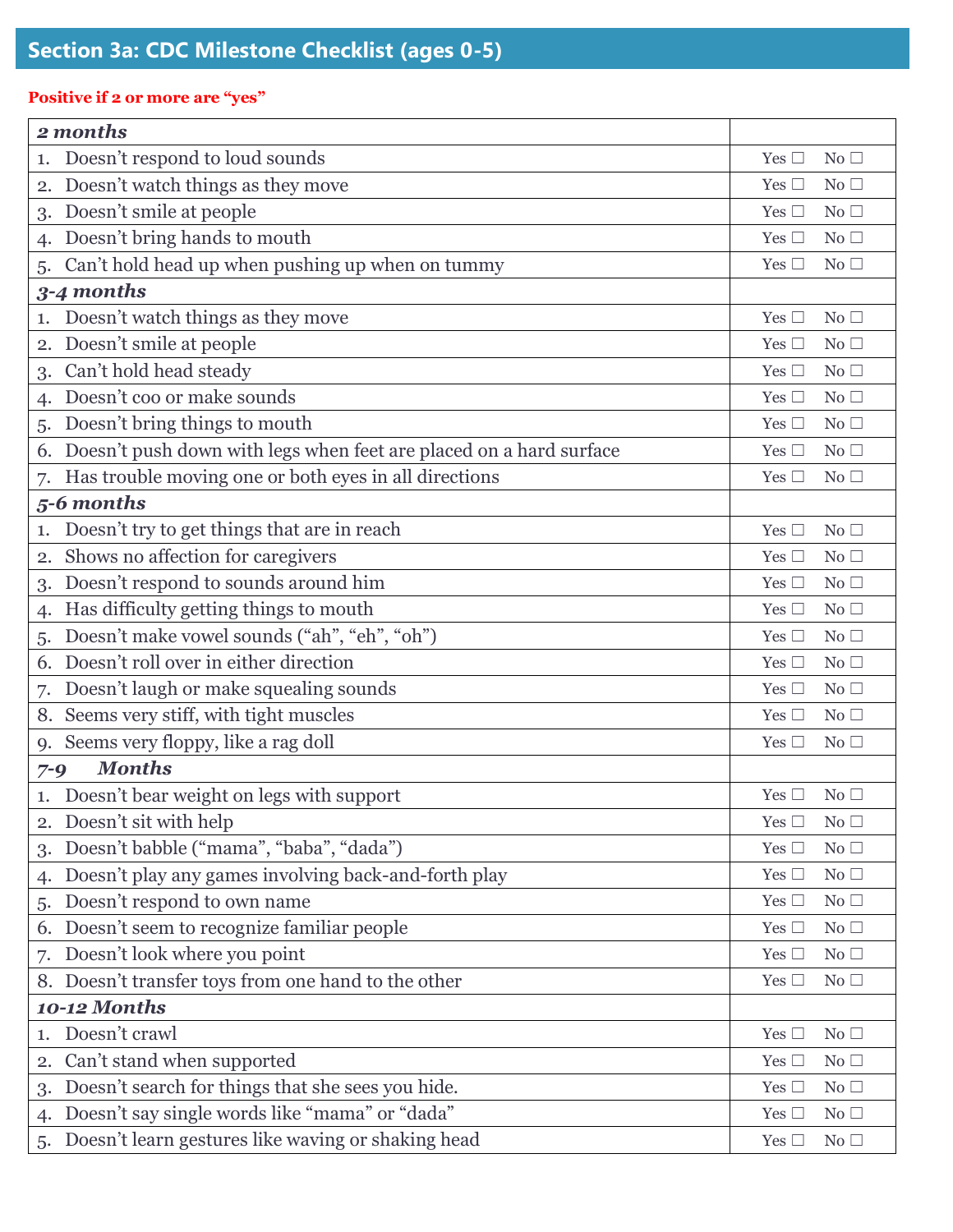| 6. Doesn't point to things                                                   | Yes $\Box$<br>No <sub>1</sub>    |
|------------------------------------------------------------------------------|----------------------------------|
| Loses skills he once had                                                     | Yes $\square$                    |
| 7.                                                                           | No <sub>1</sub>                  |
| <b>13-18 Months</b>                                                          |                                  |
| Doesn't point to show things to others                                       | Yes $\Box$                       |
| 1.                                                                           | No <sub>1</sub>                  |
| Can't walk                                                                   | No <sub>1</sub>                  |
| 2.                                                                           | Yes $\Box$                       |
| Doesn't know what familiar things are for                                    | No <sub>1</sub>                  |
| 3.                                                                           | Yes $\Box$                       |
| Doesn't copy others                                                          | Yes $\square$                    |
| 4.                                                                           | No <sub>1</sub>                  |
| Doesn't gain new words                                                       | No <sub>1</sub>                  |
| 5.                                                                           | Yes $\Box$                       |
| Doesn't have at least 6 words                                                | No <sub>1</sub>                  |
| 6.                                                                           | Yes $\Box$                       |
| Doesn't notice or mind when a caregiver leaves or returns                    | No <sub>1</sub>                  |
| 7.                                                                           | Yes $\Box$                       |
| Loses skills he once had                                                     | Yes $\Box$<br>No <sub>1</sub>    |
| 19 Months - 2 Years                                                          |                                  |
| Doesn't use 2-word phrases (for example, "drink milk")<br>1.                 | Yes<br>No <sub>1</sub><br>$\Box$ |
| Doesn't know what to do with common things, like a brush, phone, fork, spoon | Yes $\Box$                       |
| 2.                                                                           | No <sub>1</sub>                  |
| Doesn't copy actions and words                                               | Yes $\Box$                       |
| 3.                                                                           | No <sub>1</sub>                  |
| Doesn't follow simple instructions                                           | No <sub>1</sub><br>Yes $\Box$    |
| Doesn't walk steadily                                                        | Yes $\Box$                       |
| 5.                                                                           | No <sub>1</sub>                  |
| Loses skills she once had                                                    | Yes $\Box$                       |
| 6.                                                                           | No <sub>1</sub>                  |
| Doesn't use 2-word phrases (for example, "drink milk")                       | No <sub>1</sub>                  |
| 7.                                                                           | Yes $\Box$                       |

| 2 to 3 Years                                                                |                                  |
|-----------------------------------------------------------------------------|----------------------------------|
| Falls down a lot or has trouble with stairs                                 | No <sub>1</sub><br>Yes $\Box$    |
| Drools or has very unclear speech                                           | No <sub>1</sub>                  |
| 2.                                                                          | Yes $\Box$                       |
| Can't work simple toys (such as peg boards, simple puzzles, turning handle) | No $\Box$                        |
| 3.                                                                          | Yes $\Box$                       |
| Doesn't speak in sentences                                                  | Yes $\square$                    |
| $\mathbf{4}$                                                                | No <sub>1</sub>                  |
| Doesn't understand simple instructions                                      | No <sub>1</sub>                  |
| 5.                                                                          | Yes $\Box$                       |
| Doesn't play pretend or make-believe                                        | No <sub>1</sub>                  |
| 6.                                                                          | Yes $\Box$                       |
| Doesn't want to play with other children or with toys                       | No <sub>1</sub>                  |
| 7.                                                                          | Yes $\Box$                       |
| Doesn't make eye contact                                                    | Yes $\square$                    |
| 8.                                                                          | No <sub>1</sub>                  |
| Loses skills he once had                                                    | Yes $\Box$                       |
| $Q_{\bullet}$                                                               | No <sub>1</sub>                  |
| 3 Years to 4 years                                                          |                                  |
| Can't jump in place                                                         | Yes $\square$                    |
| 1.                                                                          | No <sub>1</sub>                  |
| Has trouble scribbling                                                      | Yes $\Box$                       |
| 2.                                                                          | No <sub>1</sub>                  |
| Shows no interest in interactive games or make-believe                      | No <sub>1</sub>                  |
| 3.                                                                          | Yes $\Box$                       |
| Ignores other children or doesn't respond to people outside the family      | Yes $\square$                    |
| 4.                                                                          | No <sub>1</sub>                  |
| Resists dressing, sleeping, and using the toilet                            | No <sub>1</sub>                  |
| 5.                                                                          | Yes $\Box$                       |
| Can't retell a favorite story                                               | No                               |
| 6.                                                                          | Yes $\Box$                       |
| Doesn't follow 3-part commands                                              | Yes $\Box$                       |
| 7.                                                                          | No $\Box$                        |
| Doesn't understand "same" and "different"                                   | No <sub>1</sub>                  |
| 8.                                                                          | Yes $\Box$                       |
| Doesn't use "me" and "you" correctly                                        | Yes $\Box$                       |
| 9.                                                                          | No <sub>1</sub>                  |
| 10. Speaks unclearly                                                        | Yes $\square$<br>No <sub>1</sub> |
| 11. Loses skills he once had                                                | Yes $\Box$<br>No <sub>1</sub>    |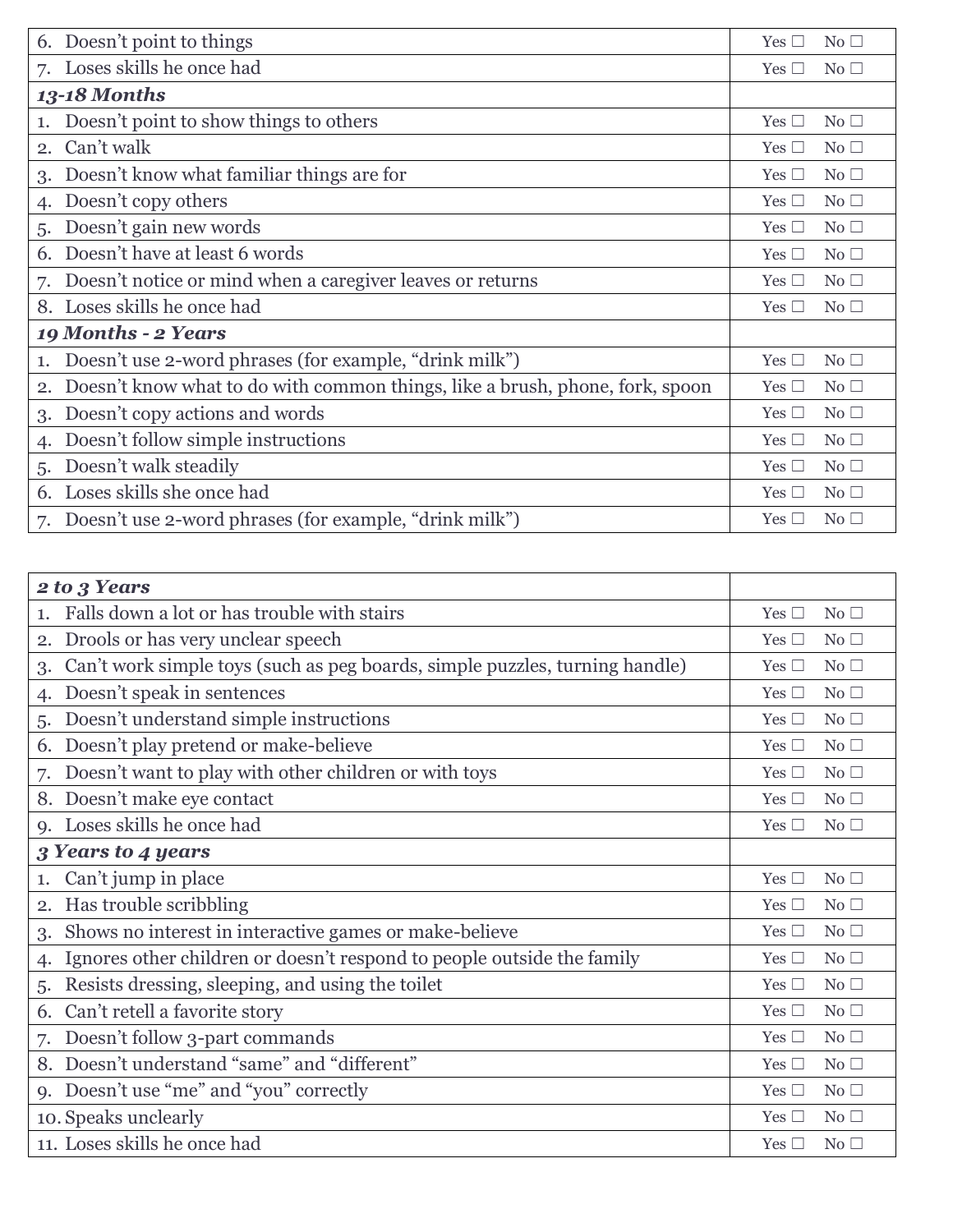| 4 Years to $<$ 6 Years                                                                   |                                                      |
|------------------------------------------------------------------------------------------|------------------------------------------------------|
| 1. Doesn't show a wide range of emotions                                                 | No <sub>1</sub><br>Yes $\Box$                        |
| 2. Shows extreme behavior (unusually fearful, aggressive, shy or sad)                    | No <sub>1</sub><br>Yes I<br>$\overline{\phantom{a}}$ |
| Unusually withdrawn and not active<br>3.                                                 | Yes [<br>$\rm No \ \Box$                             |
| 4. Is easily distracted, has trouble focusing on one activity for more than 5<br>minutes | No $\Box$<br>Yes                                     |
| 5. Doesn't respond to people, or responds only superficially                             | No $\square$<br>Yes [<br>- 1                         |
| 6. Can't tell what's real and what's make-believe                                        | Yes [<br>No <sub>1</sub>                             |
| 7. Doesn't play a variety of games and activities                                        | No <sub>1</sub><br>Yes [<br>- 1                      |
| 8. Can't give first and last name                                                        | Yes [<br>No <sub>1</sub><br>$\overline{\phantom{a}}$ |
| 9. Doesn't use plurals or past tense properly                                            | No $\Box$<br>Yes                                     |
| 10. Doesn't talk about daily activities or experiences                                   | Yes  <br>No <sub>1</sub>                             |
| 11. Doesn't draw pictures                                                                | No <sub>1</sub><br>Yes                               |
| 12. Can't brush teeth, wash and dry hands, or get undressed without help                 | Yes  <br>No <sub>1</sub>                             |
| 13. Loses skills he once had                                                             | $\rm No \ \Box$<br>Yes.                              |

## **Section 3b: Columbia Impairment Scale (ages 6+)**

#### **Please ask mother about her oldest child that is being seen in the appointment. Positive if Positive if total score**  $\geq 15$  **or any individual item score is**  $\geq 3$  **for any age.**

|                                                   | In general, how much of a<br>problem do you think [she/he]<br>has with:          | N <sub>0</sub><br>Problem<br>$\mathbf{0}$ | $\mathbf{1}$ | Some<br>Problem<br>$\overline{2}$ | 3 | Very<br><b>Bad</b><br>$\overline{4}$ |     | <b>Total</b><br><b>Score</b> |
|---------------------------------------------------|----------------------------------------------------------------------------------|-------------------------------------------|--------------|-----------------------------------|---|--------------------------------------|-----|------------------------------|
| $\mathbf{1}$                                      | getting into trouble                                                             | $\Omega$                                  | $\mathbf{1}$ | $\overline{2}$                    | 3 | $\overline{4}$                       | n/a |                              |
| $\overline{2}$                                    | getting along with (you/[her/his]<br>mother/mother figure).                      | $\mathbf{O}$                              | $\mathbf{1}$ | $\overline{2}$                    | 3 | $\overline{4}$                       | n/a |                              |
| 3                                                 | getting along with (you/[her/his]<br>father/father figure).                      | $\mathbf{O}$                              | $\mathbf{1}$ | $\overline{2}$                    | 3 | $\overline{4}$                       | n/a |                              |
| $\overline{4}$                                    | feeling unhappy or sad?                                                          | $\mathbf 0$                               | $\mathbf{1}$ | $\overline{2}$                    | 3 | $\overline{4}$                       | n/a |                              |
|                                                   | How much of a problem would you say [she/he] has:                                |                                           |              |                                   |   |                                      |     |                              |
| 5                                                 | with [her/his] behavior at school?<br>(or at [her/his] job)?                     | $\mathbf{O}$                              | $\mathbf{1}$ | $\overline{2}$                    | 3 | $\overline{4}$                       | n/a |                              |
| 6                                                 | with having fun?                                                                 | $\mathbf{O}$                              | $\mathbf{1}$ | $\overline{2}$                    | 3 | $\overline{4}$                       | n/a |                              |
| 7                                                 | getting along with adults other than<br>(you and/or [her/his]<br>mother/father)? | $\mathbf{O}$                              | $\mathbf{1}$ | $\overline{2}$                    | 3 | $\overline{4}$                       | n/a |                              |
| How much of a problem does [she/he] have:         |                                                                                  |                                           |              |                                   |   |                                      |     |                              |
| 8                                                 | with feeling nervous or afraid?                                                  | $\Omega$                                  | $\mathbf{1}$ | $\overline{2}$                    | 3 | $\overline{4}$                       | n/a |                              |
| 9                                                 | getting along with her/his]<br>$[{\rm sister}(s)/{\rm brother}(s)]$ ?            | $\mathbf{O}$                              | $\mathbf{1}$ | $\overline{2}$                    | 3 | $\overline{4}$                       | n/a |                              |
| 10                                                | getting along with other kids<br>[her/his] age?                                  | $\mathbf{O}$                              | $\mathbf{1}$ | $\overline{2}$                    | 3 | $\overline{4}$                       | n/a |                              |
| How much of a problem would you say [she/he] has: |                                                                                  |                                           |              |                                   |   |                                      |     |                              |